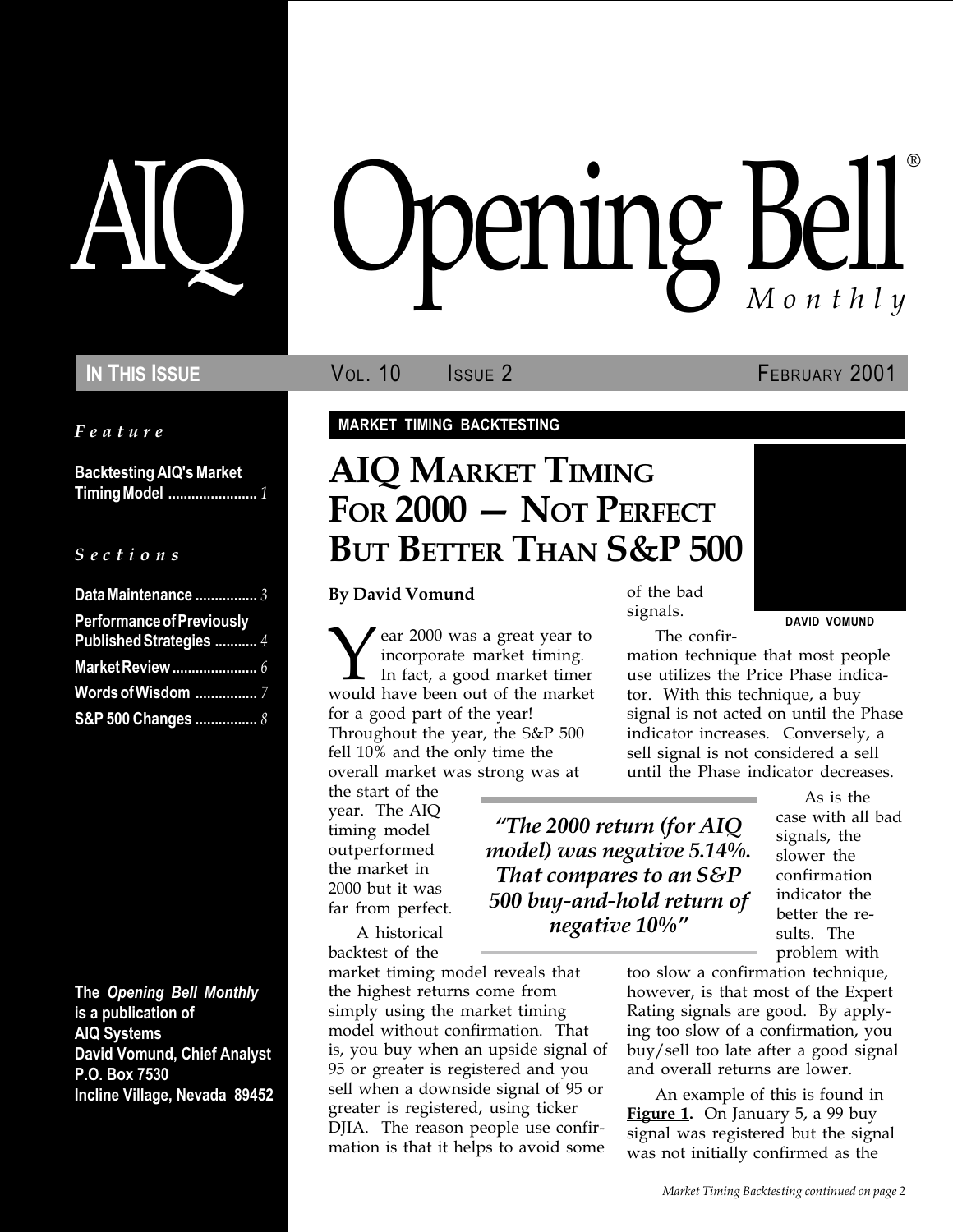## AIQ Opening Bell

#### MARKET TIMING BACKTESTING continued ...

The market rallied immediately after the signal and confirmation came two days later when the Phase indicator increased. Missing a two day rally isn't bad but when that happens several times in a year it can make a difference.

The 2000 buy and sell signals are listed in **Table 1**. The results assume that you buy the S&P 500 on the day a buy signal of 95 or greater is registered, and you sell on the day a 95 or greater sell signal is registered. The 2000 return was negative 5.14%. That compares to an S&P 500 buy-andhold return of negative 10%. If you apply a Phase indicator confirmation to the market timing signals, the return becomes negative 13.57%.

#### Nasdaq 100 Timing Model

In the May 1999 issue of the Opening Bell, we introduced the concept of using AIQ's regular market timing model on the Nasdaq 100 index. In review, AIQ's market timing system needs price, breadth, and volume in its Expert System. The Nasdaq Composite has all of these but Nasdaq breadth isn't representative because it is calculated from too many small-cap issues that have no influence on the Compos-

#### PLEASE SEND CORRESPONDENCE TO:

Opening Bell Monthly G.R. Barbor, Editor P.O. Box 7530 Incline Village, NV 89452

AIQ Opening Bell Monthly does not intend to make trading recommendations, nor do we publish, keep or claim any track records. It is designed as a serious tool to aid investors in their trading decisions through the use of AIQ software and an increased familiarity with technical indicators and trading strategies. AIQ reserves the right to use or edit submissions.

For subscription information, phone 1-800-332-2999 or 1-775-831-2999.

© 1992-2001, AIQ Systems



ite. To demonstrate this problem, the Nasdaq Composite rose 85% in 1999 but the Nasdaq's Advance/Decline Line hit new lows that whole year. By relying on the Advance/Decline Line, a trader would have missed the largest one-year gain in the Nasdaq's history. We solved this problem by using the Nasdaq 100 index instead of the Nasdaq Composite.

The Nasdaq 100 index (NDX) contains the large capitalization stocks that move the Nasdaq Composite. Since the Nasdaq 100 index has no breadth or volume, TradingExpert is used to calculate breadth and volume.

Using AIO's Market Breadth Builder to create a Nasdaq 100 market, we plot the actual Nasdaq

#### Market Timing Model - No Confirmation

| Entry<br>Date           | Expert<br>Rating | Exit<br>Date | Expert<br>Rating | S&P500<br>% Change |  |
|-------------------------|------------------|--------------|------------------|--------------------|--|
| 01/05/00                | 99               | 01/24/00     | 100              | $-0.04$            |  |
| 01/31/00                | 98               | 04/14/00     | 100              | $-2.72$            |  |
| 04/20/00                | 97               | 05/03/00     | 100              | $-1.36$            |  |
| 05/05/00                | 98               | 05/19/00     | 99               | $-1.79$            |  |
| 05/26/00                | 98               | 06/16/00     | 98               | 6.27               |  |
| 06/30/00                | 97               | 07/24/00     | 95               | 0.67               |  |
| 08/01/00                | 95               | 11/10/00     | 100              | $-5.01$            |  |
| 11/22/00                | 95               | 11/30/00     | 96               | $-0.56$            |  |
| 12/04/00                | 97               | 12/31/00     | n/a              | $-0.35$            |  |
| 2000 Return = $-5.14\%$ |                  |              |                  |                    |  |

Table 1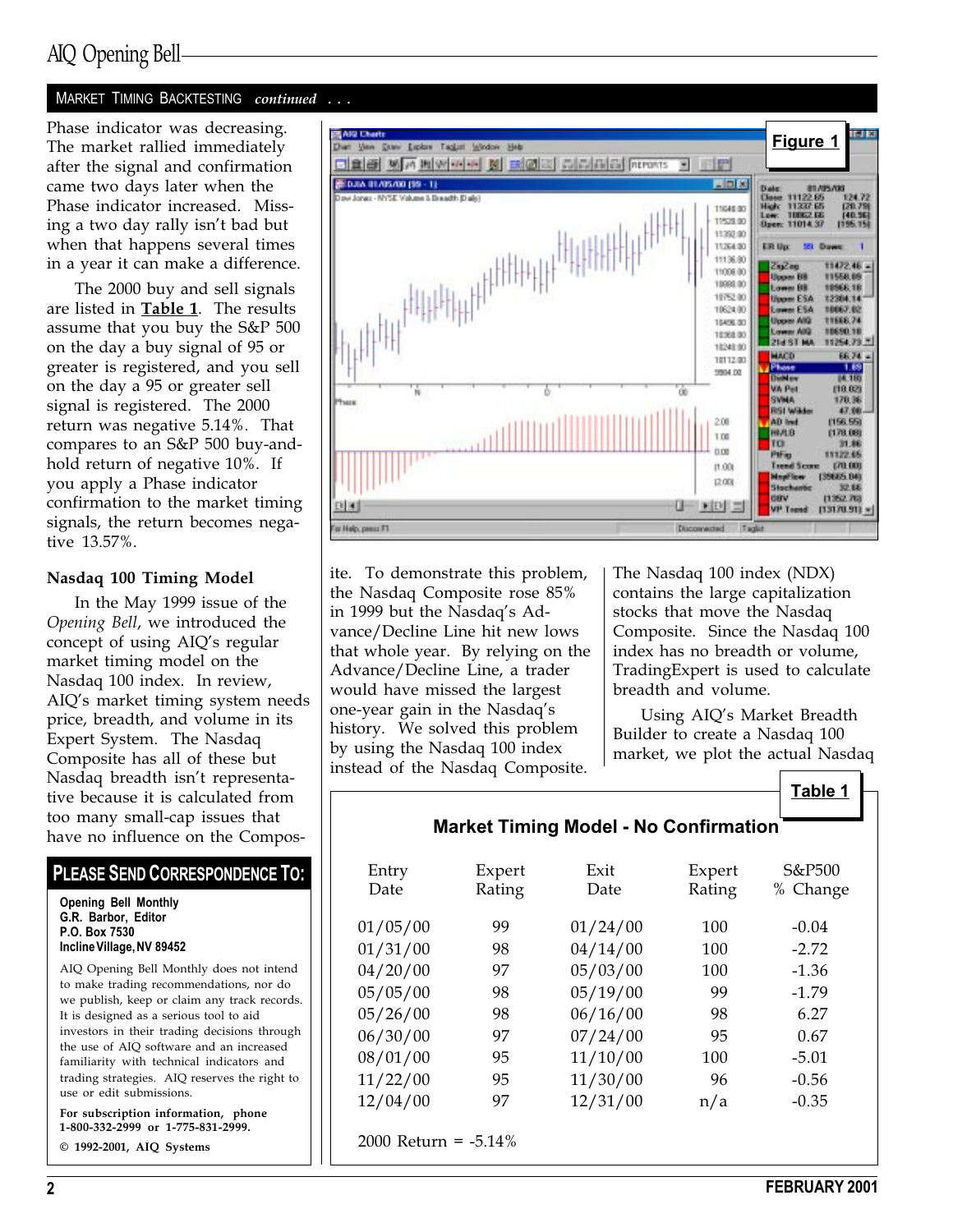#### MARKET TIMING BACKTESTING continued ...

100 Index using the NDX ticker and have TradingExpert calculate breadth and volume based on the 100 stocks that comprise the index. The Advance/Decline Line on the Nasdaq 100 market works because all the low price and low volume stocks that distort the Nasdaq Composite are excluded from the calculation.

A list of the Nasdaq 100 stocks can be found on the Nasdaq web site at www.nasdaq.com. An explanation of how to create a market can be found in the TradingExpert Pro User Manual, page 52.

For this market timing model, we used a list of the Nasdaq 100 stocks as of December 31 of the preceding year. Although the stocks that make up the Nasdaq 100 change over time, we kept our list the same for the remainder of the year. This model correctly called the downturn in the fall of 1988 and kept investors in the Nasdaq for the 1999 fourth quarter rally. In 2000 its winning streak continued as it correctly called most of the April selloff. Unfortunately, late in the year it frequently whipsawed and was in the market for most of the October and November selloff.

A list of the Nasdaq 100 signals is found in Table 2. With the increased volatility of the Nasdaq, the model was more active than normal. Following all the signals would be very frustrating. Using this trading model, the 2000 return was negative 29.47%. That's a big loss but it is better than the negative 37% loss in the Nasdaq 100 index.

Users can download the model that we will use for 2001 by visiting www.aiq.com. Click on Educational Products and then Educational Seminars. At the bottom of the page click on the Tahoe 2000 Seminar Attendees.  $\blacksquare$ 

|                                              |           | Nasdag 100 Model<br><b>No Confirmation</b> |          | Table 2            |
|----------------------------------------------|-----------|--------------------------------------------|----------|--------------------|
| Entry                                        | Expert    | Exit                                       | Expert   | Nasdaq 100         |
| Date                                         | Rating    | Date                                       | Rating   | %Change            |
| 12/31/99                                     | N/A       | 01/12/00                                   | 97       | $-6.20$            |
| 01/18/00                                     | 99        | 01/21/00                                   | 97       | 2.45               |
| 02/17/00                                     | 95        | 03/29/00                                   | 99       | 7.01               |
| 04/18/00                                     | 99        | 05/02/00                                   | 98       | $-2.38$            |
| 05/16/00                                     | 98        | 05/18/00                                   | 95       | $-6.05$            |
| 05/22/00                                     | 98        | 06/23/00                                   | 100      | 12.88              |
| 07/06/00                                     | 100       | 07/19/00                                   | 100      | 1.34               |
| 07/31/00                                     | 96        | 08/10/00                                   | 95       | $-0.39$            |
| 08/15/00                                     | 95        | 09/06/00                                   | 100      | 3.09               |
| 09/19/00                                     | 100       | 10/25/00                                   | 99       | $-17.25$           |
| 11/02/00                                     | 97        | 11/16/00                                   | 100      | $-11.58$           |
| 11/24/00                                     | 100       | 11/27/00                                   | 96       | $-2.16$            |
| 12/05/00<br>12/22/00<br>2000 Return = -29.47 | 99<br>100 | 12/14/00<br>12/29/00                       | 99<br>97 | $-7.50$<br>$-3.86$ |

#### STOCK DATA MAINTENANCE

#### The following table shows past and future stock splits:

| <b>Stock</b>                   | Ticker      | Split | Approx. Date |
|--------------------------------|-------------|-------|--------------|
| Christopher & Banks            | <b>CHBS</b> | 3:2   | 02/05/01     |
| Graco Inc.                     | GGG         | 3:2   | 01/07/01     |
| Apollo Group                   | <b>APOL</b> | 3:2   | 02/07/01     |
| Checkpoint Software            | <b>CHKP</b> | 3:2   | 02/13/01     |
| Southwest Airlines             | LUV         | 3:2   | 02/16/01     |
| MDC Holdings                   | <b>MDC</b>  | 10%   | 02/19/01     |
| Gilead Sciences                | <b>GILD</b> | 2:1   | 02/22/01     |
| EPIQ Systems                   | <b>EPIQ</b> | 3:2   | 02/26/01     |
| Amer. Eagle Outfitters         | <b>AEOS</b> | 3:2   | 02/26/01     |
| <b>Atlantic Coast Airlines</b> | ACAI        | 2:1   | 02/26/01     |
| <b>SEI</b> Investments         | <b>SEIC</b> | 2:1   | 03/01/01     |
| Wrigley (Wm) Jr.               | <b>WWY</b>  | 2:1   | 03/01/01     |
|                                |             |       |              |

#### Trading Suspended:

Battle Mountain Gold (BMG), Carmike cinemas (CKE), Columbus Energy (EGY), Continental Airlines (CALA), Fog Dog Inc. (FOGD), Getty Petroleum Marketing (GPM), Golden Star Resources (GSR), J.P. Morgan & Co. (JPM), Lindberg Corp (LIND), Shaw Industries (SHX), Time Warner (TWX), Worthington Homes Inc. (WHI)

#### Name/Ticker Changes:

America Online Inc. (AOL) to AOL Time Warner Inc. (AOL) Chase Manhattan Corp (CMB) to J.P. Morgan Chase & Co. (JPM) DLJdirect (DIR) to CSFBdirect (DIR) Inprise Corp (INPR) to Borland Software (BORL)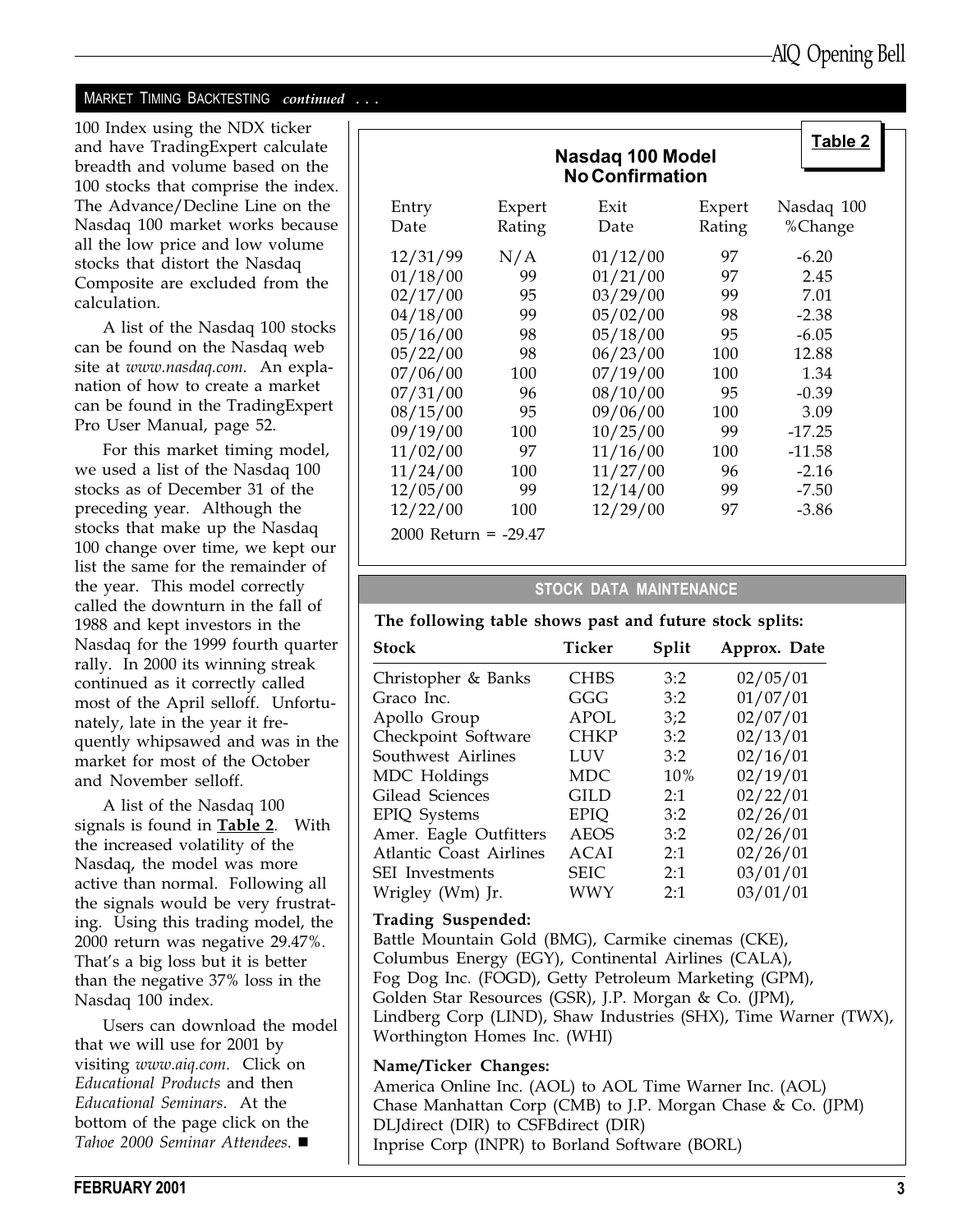#### TESTING OUR TRADING SYSTEMS

# HOW ARE THEY PERFORMING? AN UPDATE OF PREVIOUSLY PUBLISHED STRATEGIES

A t the beginning of each<br>year, we take the opport<br>on performance figures from year, we take the opportu-**L**nity to update our readers trading systems that were published in the Opening Bell. This is our way of being held accountable for our published studies.

The article on page one in this issue covered market timing. This article tests the trading systems that use TradingExpert Pro's Reports module to select which stocks to purchase.

Next month, we'll review Expert Design Studio strategies.

#### Weighted Action List Trading Strategy

The first trading system that we'll update is the one that we've tracked since the early 1990s. The system combines AIQ's market timing model with the Weighted Action List report.

For this strategy, we run the Weighted Action List stock report every time there is an AIQ market timing buy signal (an Expert Rating of 95 or greater on ticker DJIA). Only the first market timing signal in a string of buy signals is used and no confirmation is applied to the signals.

When a market timing buy is

By David Vomund<br>
registered, the top five stocks that appear on the Weighted Action List with Expert Rating signals greater than 95 are purchased.

> These stocks are held until a market sell signal (Expert Rating of 95 down or greater) is registered, at which time all positions are moved to cash. Only Standard & Poor's 500 stocks are purchased.

To obtain percentage return figures, we make the following assumptions:

- The buy and sell points for the stocks are the opening prices the day after the market timing Expert Rating.
- Commissions are factored in using a commission rate of \$20 per trade.
- Slippage, dividends, and money market interest received are not factored in.

Since this strategy was first published, we have continuously updated the trades so the stock purchases reflect the information that was available at the time. This is more accurate than running a backtest using today's S&P 500 stocks.

In 2000, the Weighted Action List system returned 4.94%. This low return would normally imply poor performance. Considering the S&P 500 fell 10% during the year, however, the positive return is exceptional.

Table 3 shows the individual trade dates and the securities that were purchased.

Like any strategy, this model has had outstanding years and has had bad years. Those people who kept a long-term time horizon and followed the strategy through good and bad times have seen outstanding returns. The 9-year annual rate of return for this technique is 26.06%.

Table 4 shows a yearly breakdown. For those who want to see trade-by-trade details, call your

Table 3

#### 2000 Results -Weighted Action List

| ER Buy   | ER Sell                | S&P 500  | <b>Stocks</b> | Portfolio Holdings          |
|----------|------------------------|----------|---------------|-----------------------------|
| Date     | Date                   | % Change | % Change      | (Stock Symbols)             |
|          |                        |          |               |                             |
| 01/05/00 | 01/24/00               | $-0.04$  | 3.10          | FDX, UCL, GDT, TX, GDT      |
| 01/31/00 | 04/14/00               | $-2.72$  | $-3.07$       | ENE, FITB, ARC, FDC, BOL    |
| 04/20/00 | 05/03/00               | $-1.36$  | 2.27          | ADCT,TROW,SFA,PCS,RDC       |
| 05/05/00 | 05/19/00               | $-1.79$  | $-7.74$       | SFA, TEK, KSU, NSM, OMC     |
| 05/26/00 | 06/16/00               | 6.27     | 11.73         | VRTS,U,PCS,LLTC,CA          |
| 06/30/00 | 07/24/00               | 0.67     | $-2.98$       | ABX,TEK,K,SYY,AES           |
| 08/01/00 | 11/10/00               | $-5.01$  | 10.35         | QCOM, APA, PFE, CLX, STJ    |
| 11/22/00 | 11/30/00               | $-0.56$  | 2.62          | GDT, GLW, P, OK, SGP        |
| 12/04/00 | 12/31/00               | $-0.35$  | $-11.00$      | PSFT, PALM, CHIR, QCOM, CVG |
|          | 2000 Return = $4.94\%$ |          |               |                             |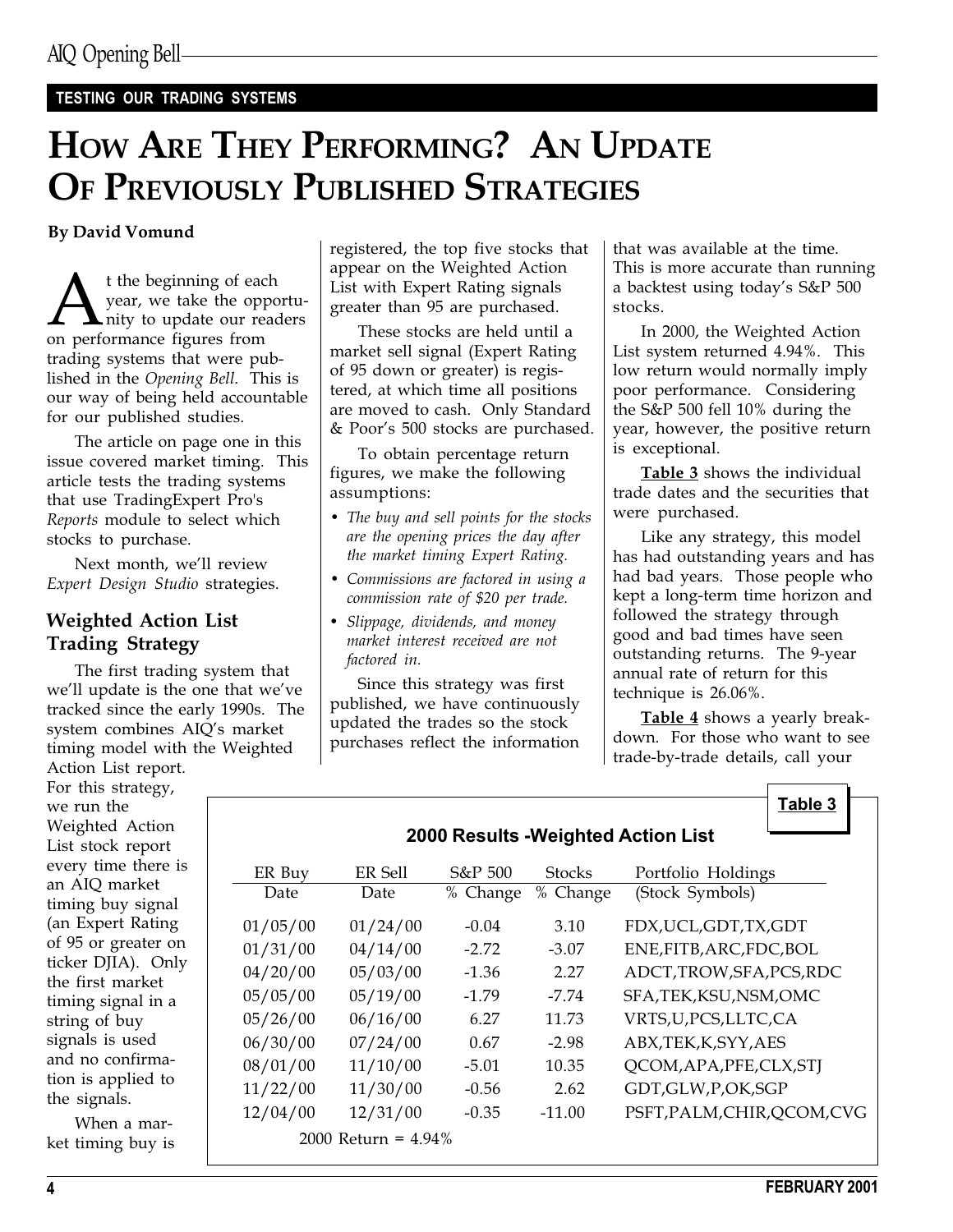#### TESTING OUR TRADING SYSTEMS *continued* ...

AIQ sales representative at 800- 332-2999.

### Relative Strength Report Trading Strategy

Another mechanical strategy (introduced in the April 1997 Opening Bell) uses the Relative Strength Report. This strategy is exactly the same as the previously described strategy except the Relative Strength Report is used instead of the Weighted Action List.

When an AIQ market timing buy signal is registered (Expert Rating of 95 or greater on ticker DJIA), the Relative Strength-Long Term report is run on a database of S&P 500 stocks.

The top five stocks are purchased and held until the AIQ market timing model registers a sell signal. Once the model moves to a sell, all stocks are sold at the opening price the following morning.

This strategy is more volatile than the Weighted Action List strategy because high relative

| Percentage Returns-AIQ WAL Strategy<br><b>Summary Results</b> |                |          |  |  |
|---------------------------------------------------------------|----------------|----------|--|--|
| Year                                                          | AIQ<br>Trading | S&P 500  |  |  |
| 92                                                            | 13.53          | 4.46     |  |  |
| 93                                                            | 17.26          | 7.06     |  |  |
| 94                                                            | 35.75          | $-1.54$  |  |  |
| 95                                                            | 18.90          | 34.11    |  |  |
| 96                                                            | 27.88          | 20.26    |  |  |
| 97                                                            | 37.73          | 31.01    |  |  |
| 98                                                            | 76.23          | 26.67    |  |  |
| 99                                                            | 2.32           | 19.53    |  |  |
| 00                                                            | 4.94           | $-10.14$ |  |  |
| Average $=$                                                   | 26.06          | 14.60    |  |  |

strength stocks can fall like a rock in a bearish market. This model also tends to buy stocks in the same industry so there is less diversification.

In a year when value outperformed growth it comes as no surprise that this model fell with the market. This strategy fell - 9.46% during the year, which is about equal to the S&P 500.

Table 5 gives yearly trade-bytrade results for the Relative Strength Report strategy.

Since this strategy uses the Long Term section of the Relative



|                         |                 |                     |                           | 2000 Results - Relative Strength      |
|-------------------------|-----------------|---------------------|---------------------------|---------------------------------------|
| ER Buy<br>Date          | ER Sell<br>Date | S&P 500<br>% Change | <b>Stocks</b><br>% Change | Portfolio Holdings<br>(Stock Symbols) |
| 01/05/00                | 01/24/00        | $-0.04$             | 3.10                      | "FDX, UCL, GDT, TX, GDT"              |
| 01/05/00                | 01/24/00        | $-0.04$             | 10.58                     | "QCOM, ORCL, YHOO, NTAP, CTXS"        |
| 01/31/00                | 04/14/00        | $-2.72$             | $-39.04$                  | "QCOM,CNXT,NTAP,PEB,NSM"              |
| 04/20/00                | 05/03/00        | $-1.36$             | 17.27                     | "AMD, SEBL, ORCL, MU, NTAP"           |
| 05/05/00                | 05/19/00        | $-1.79$             | $-8.74$                   | "AMD, SEBL, NTAP, ORCL, VRTS"         |
| 05/26/00                | 06/16/00        | 6.27                | 18.15                     | "AMD, NTAP, VRTS, MU, NGH"            |
| 06/30/00                | 07/24/00        | 0.67                | $-3.28$                   | "BVSN, JDSU, SEBL, NTAP, KG"          |
| 08/01/00                | 11/10/00        | $-5.01$             | 4.71                      | "NTAP,JDSU,PEB,VRTS,SEBL"             |
| 11/22/00                | 11/30/00        | $-0.56$             | $-2.89$                   | "HRC, DYN, PWER, FRX, PAYX"           |
| 12/04/00                | 12/31/00        | $-0.35$             | 5.52                      | "DYN, HRC, PWER, EOG, PSFT"           |
| 2000 Return = $-9.46\%$ |                 |                     |                           |                                       |

Strength report, technology stocks ontinued to e purchased ntil about lovember. If e were to se the Short erm section, he model ould have btated out of echnology ocks earlier. and results ould likely ave imroved.  $\blacksquare$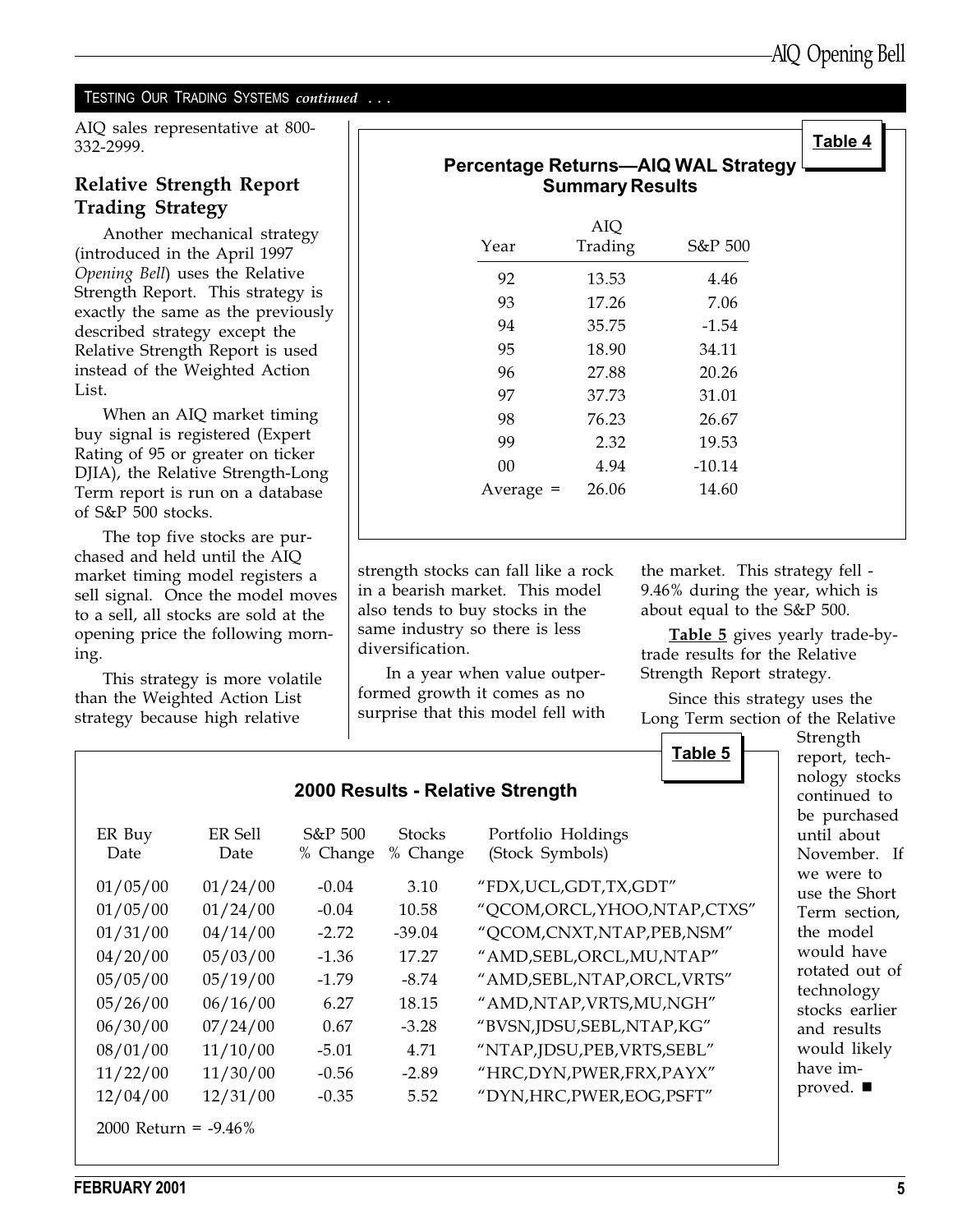#### MARKET REVIEW

# IT PAYS TO LOOK BEYOND MARKET TIMING SIGNALS

The AIQ market timing<br>model began the month of<br>January with a 100 sell<br>signal on January 2 and this was model began the month of January with a 100 sell the only signal given the entire month. Although the market started the month extremely weak, the Federal Reserve unexpectedly lowered interest rates on January 3 and as a result the overall market environment improved. For the month, the S&P 500 rose 3.5% and the Nasdaq Composite rose 12.2%.

Those who rely on the timing model exclusively were in cash the entire month. Although the gain in the S&P 500 was relatively small, the fact that the Nasdaq made a nice recovery while the AIQ timing model remained on a sell shows that it sometimes pays to look beyond the ER signals.

For people who incorporate their own analysis, there were positive developments during the month. Both the S&P 500 and the Nasdaq Composite rose above their resistance trendlines, the trendlines connecting the August



and November highs (Figure 2). This was the first time in five months that the Nasdaq was able to rise above resistance. Another positive was that the weekly RSMD began to favor the Nasdaq Composite over the S&P 500. This is seen in Figure 2 where the indicator rises in value. During the 2000 Nasdaq bear market, each rally lost steam when the RSMD SPX's fast line was about to move above the slow line. At the end of January, the indicator was threatening a crossover which, should it occur, will indicate a change in market environment.

Some of the indicators turned bullish as well. Money Flow broke above a 10-month downtrend near the end of January  $(Figure 3)$ . This implies that there are finally some signs of accumulation. Also, the Advance Decline Line moved sharply higher, meaning that many stocks advanced during the month.

The best performing group in January was Retail-Electronics, increasing 55%. Telecommunication stocks increased 45%. Plenty of groups lost money as well. Oil-Exploration lost 17% and Health-Managed Care, a star performer last year, fell 15% in January.  $\blacksquare$ 



6 FEBRUARY 2001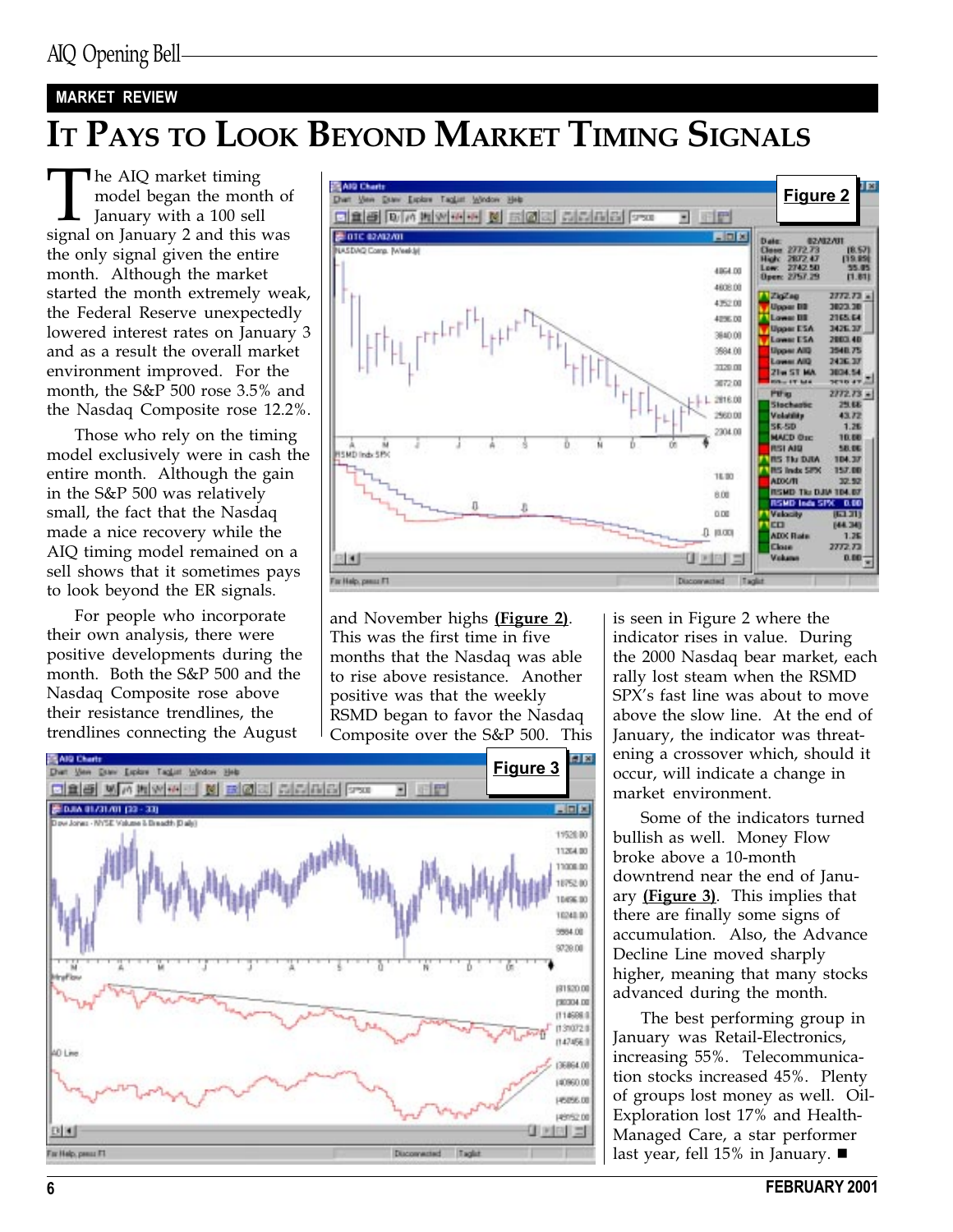#### QUOTES FROM THE OPENING BELL

# THE BEST OF 2000 - THESE 'WORDS OF WISDOM' ARE IMPORTANT TO REMEMBER

**W** *Opening Bell* newsletter since 1992. During this period, we've interviewed dozens Opening Bell newsletter since 1992. During this of AIQ users and well-known analysts. The trading perspective they provide is invaluable. Some of our best interviews were published in 2000. Here are some of our favorite quotes with additional comments. These "words of wisdom" are valuable insights for both the novice as well as veteran trader.

#### Roy Blumberg February 2000

"It is best to be a multiple position investor rather than all or nothing. When I see the extremes then I'll take positions, but usually in two or three steps. At a market extreme I'll put part of my reserves to work. More funds are moved when

the market starts to stabilize and then a large part is invested when the market actually turns up. That way, if  $I'm$ wrong and the market extreme turns

out to not be the low, I still have a lot of reserves to come back at another point. No indicator is 100% accurate so it is better to try to be generally right rather than perfectly right. Trying to be perfectly right opens up the possibility of being perfectly wrong.

In 2000 it was very easy to be

perfectly wrong. Most people expected that the Nasdaq weakness was near bottom by the fall. Little did they know that the worst was yet to come. When you buy or sell big positions in stocks, risk

is lowered by legging into/out of the trade rather than using an "all or nothing mentality.

positions, but usually in two or  $\,$  . three steps. That way, if I'm wrong "It is best to be a multiple position investor rather than all or nothing. When I see the extremes then I'll take and the market extreme turns out to not be the low, I still have a lot of reserves to come back at another  $point." - Roy Blumberg$ 

quarter for a stock that is going to run \$100- \$200 is completely meaningless.

Not long after our interview, Mr.

Blumberg Feb. 2000 Cont'd

"If you are going to buy a stock at \$80 and then five to ten weeks later the stock is at \$100, much of [a bad fill] is forgotten. Paying an extra quarter for a stock that is going to run \$100- \$200 is completely meaningless." Daniel Zanger

Optimization looks great if you look in the mirror but if you constantly have to keep changing and reoptimizing a model, then it isn't a

> winning model.

In 1999 the Nasdaq made its largest advance ever. In 2000 it saw its largest yearly loss ever. Neither year is

a good representation of what one should expect in the market. Systems that were optimized using 1999 were crushed in 2000. Along the same lines, systems that are optimized in 2000 will likely struggle moving forward as the market recovers. When building a system, one should test over the entire cycle.

Zanger was featured in Fortune magazine for his remarkable oneyear trading return. One of his keys to success is to focus on big moves rather than wasting time worrying about good fills. It takes a lot of saved sixteenths to offset having a stock run away from you because of a limit order. If you want to own a stock, then buy it.

Daniel Zanger - June 2000

If you are going to buy a stock at

\$80 and then five to ten weeks later the stock is at \$100, much of [a bad fill] is forgotten. Paying an extra

#### Jay Kaeppel - July 2000

"I just follow the system.  $I$ realized a long time ago that I'm a lousy "gut" trader. In the long run this has worked to my benefit. I try to do my best thinking "up front" and build that into a system. Once I develop a system that I have confidence in, then I have no problem just following the signals.

Quotes continued on page 8 Having confidence in a system is extremely important because all systems go through good and bad periods. How a trader reacts to